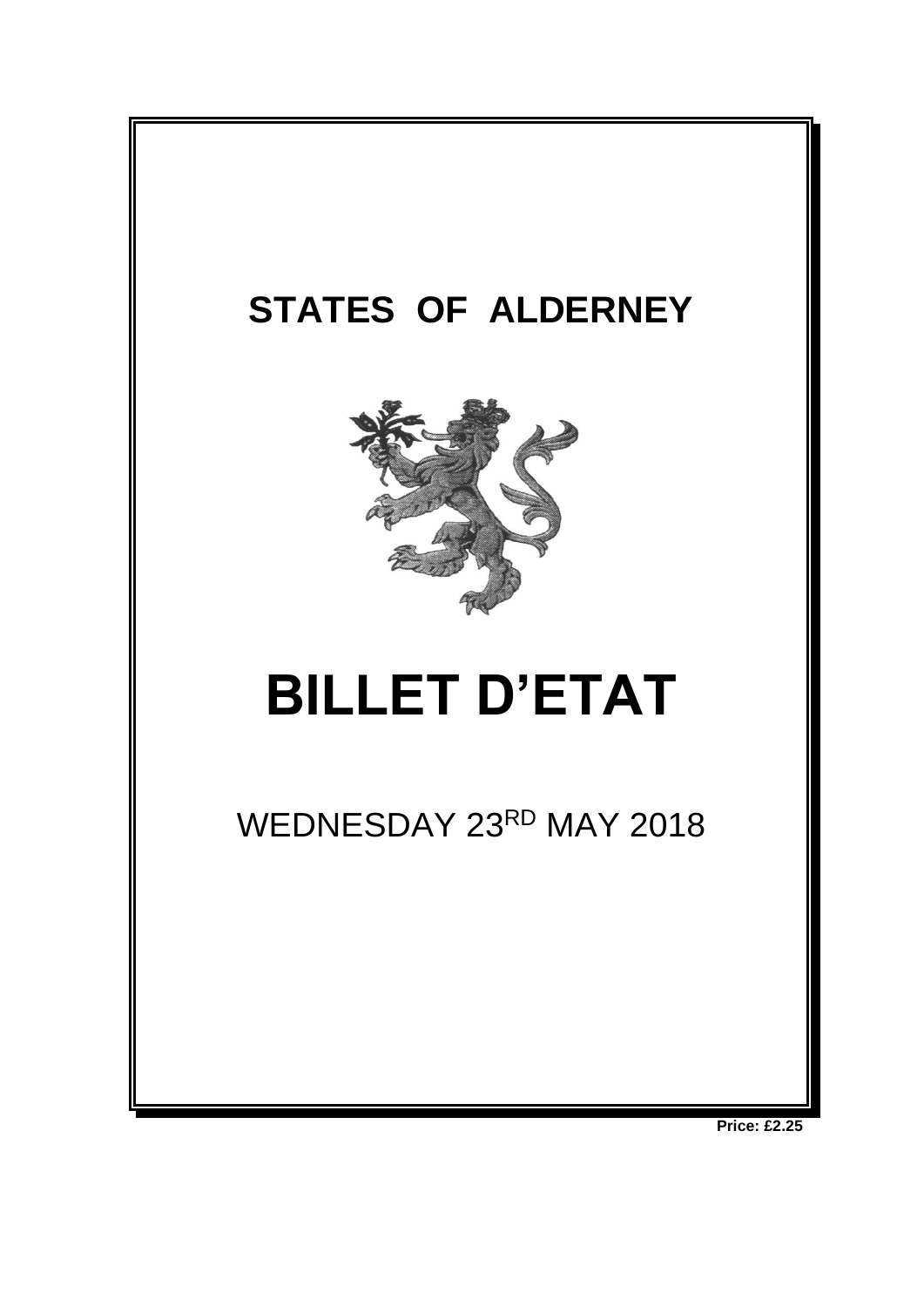# **STATES OF ALDERNEY**

# **BILLET D'ETAT**

# **FOR WEDNESDAY 23 RD MAY 2018**

Members of the States:

I have the honour to inform you that the Meeting of the States will be held at 5:30 pm on Wednesday 23<sup>rd</sup> May 2018. This will be preceded by the People's Meeting, which will be held on Wednesday 16th May 2018 at 7:00 pm in the Island Hall.

> W Stuart Trought President

# **Item l Building and Development Control (Alderney) (Fees) (Amendment) Ordinance, 2018**

**The following letter was received from Mr Birmingham, Chairman of the Building and Development Control Committee:-**

# *"Background*

*In March 2018 the States approved the Land Use Plan (hereinafter "LUP") and amendments to the Building and Development Control Law and Exemptions Ordinance and a new Designated Area Ordinance, thus completing the majority of*  tasks in the planning review which require States approval. There remains the *revision of the planning application fee scale to allow for the additional work arising from the policy and legislation changes particularly for major projects.* 

#### *Consultation Process on the Draft Ordinance*

*The Committee have ensured the fee changes which are required by the new LUP policies have been subject to extensive public consultation at the same time as the final draft of the LUP. The revised fee schedule was published on 17 January 2018 for consultation. In February 2018 revisions were made to give effect to the representations received and the revised fee schedule is included in this Ordinance.*

### *Summary of proposed changes*

*The new LUP and amended legislation provides the States and BDCC with a robust procedural, legal and policy structure for dealing with those very few exceptional major projects which may arise in the future. Guidance on the relevant procedural and other provisions in the legislation is set out in detail in the draft Statutory Guidance 2/2018 Major Projects which has been published for consultation and any comments will be taken into account before it is issued by the Committee. The provisions and guidance are designed to ensure that safeguards are in place for public engagement in relation to potential damaging impacts of development schemes whilst being able to procure quality projects which benefit the Island. The*  new provisions and quidance will ensure that there is clarity for the public and *potential developers on the procedure for major projects.*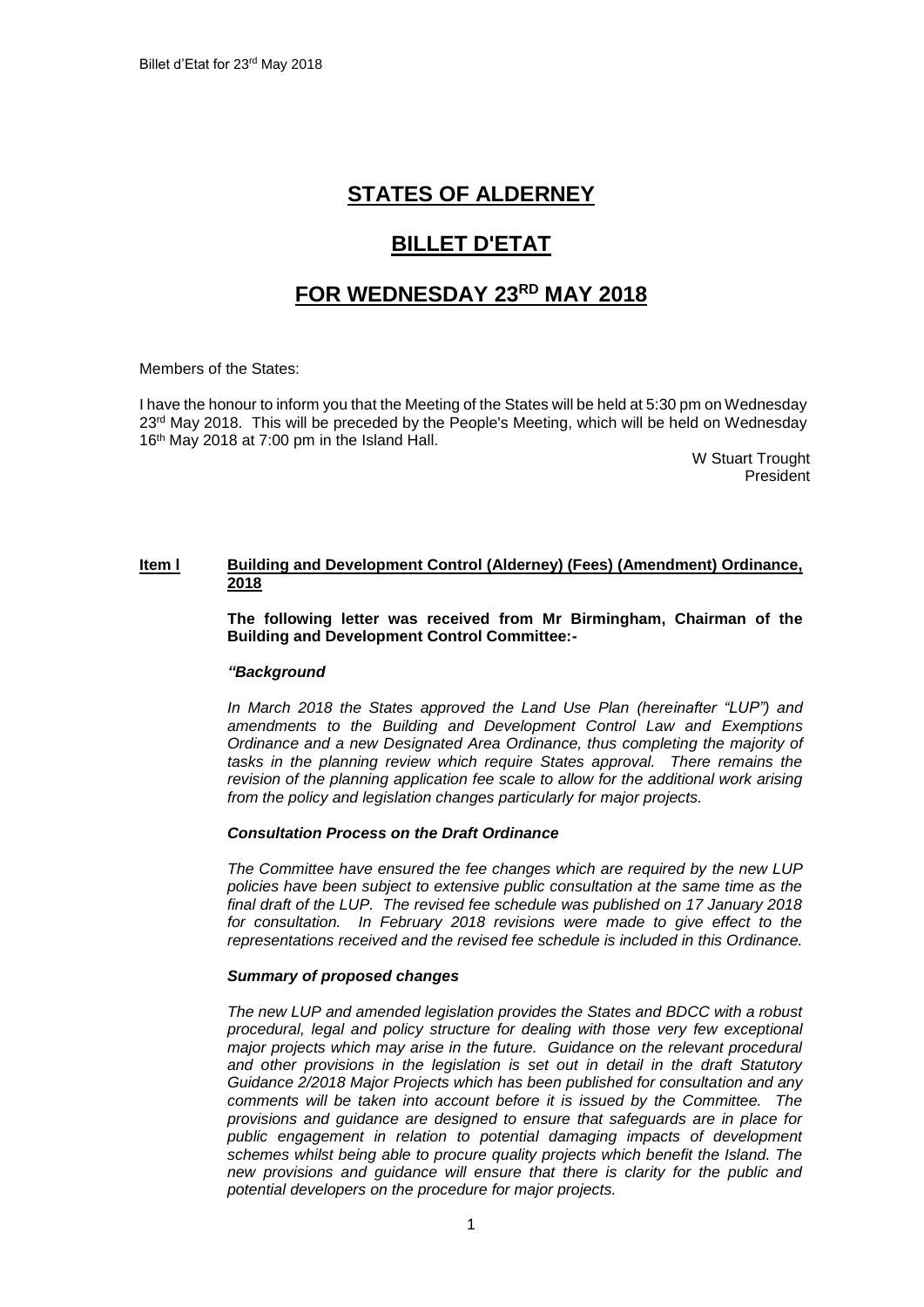*However, the Committee also recognised that were a planning application be made for a major project, this would impact greatly on the planning department and BDCC's very limited resources. Unless additional resources were identified it is certain that BDCC would not be able to recover the costs of processing more substantial planning applications in line with the new policies and legislation. It is reasonable that in the event of a major project being proposed the cost of handling that application should normally be met by the applicant, the developer, through the application fee. There may be circumstances where it would not be fair or appropriate in the circumstances to charge the full fees proposed. Therefore, the draft legislation provides a power for the Committee to waive or reduce application fees. It will be open to the States to include application fee costs in the capital funding for its own projects. It is proposed that a policy will be published on the circumstances on which that power may be used to ensure a fair and consistent application.* 

*The fee schedule has, therefore been revised to provide for substantially increased planning application fees for major projects. In setting the fee levels the Committee has drawn on the application fees in the UK, (including in Scotland), in Jersey and Guernsey. A maximum fee cap is proposed. The BDCC originally proposed this be set at £125,000; however responses from informed groups ascertained this was too low. The Committee established that the costs that would be incurred by BDCC to engage external expertise would be up to circa £200,000. Accordingly the maximum fee proposed is set at £200,000.* 

*The current fee scale provides 5 categories (1-5) of fees which covers the normal type of planning application in Alderney. The Committee have included a sixth category for carrying out any work or development other than these five categories. It is likely that this sixth category fee would be charged for most major projects as they would be likely to also involve development other than of the normal type. The normal categories include erection of houses and flats and extensions to such dwellings and erection and extension of other buildings, changes of use requiring planning permission and minor or temporary development. The Committee have adopted a sliding scale for this sixth category based on the site area, with a higher charge being applied to larger developments. In drafting the scale it recognised that it might happen that a more localised project is considered a major project and include development falling within this fee category, e.g. Fort Tourgis. The Committee's proposed fee scale is intended to ensure the fee is no higher than is necessary to cover its costs in bringing in external expertise which is not covered by other powers to charge costs of expert reviews and evaluations of impacts as set out*  in section 5(2B) of the Building and Development Control (Alderney) Law, 2002.

*The Committee have sought to ensure that existing application fee levels which were set on 1st January 2017 for normal domestic type householder applications are unchanged for normal sized dwellings. Since the removal of the C Permit system applications for multiple housing developments have been received. These applications raise bigger challenges for the planning system as they require greater scrutiny over access roads, drainage, site layout, landscaping and more objections. They require BDCC to engage external assistance, but need the resources to do so.* 

*The Committee have therefore adopted practice in Jersey and Guernsey in proposing higher fees for multiple housing applications with the most substantial category being*  for four or more dwellings. For multiple applications of either two or three dwellings it *has applied the same principle of increased fee only to those dwellings which exceed a "norm" domestic dwelling size, intending that luxury dwellings of greater size should be subject to the increased fee. The "norm" dwelling size is proposed to be set at the internal floor area of 120 square metres for a house and 75 square metres for a flat. The same principle has been followed for a single dwelling. This should ensure that normal domestic type housing applications are unaffected by the changes, but applications for speculative and luxury development meet the increased costs incurred by BDCC in processing them.*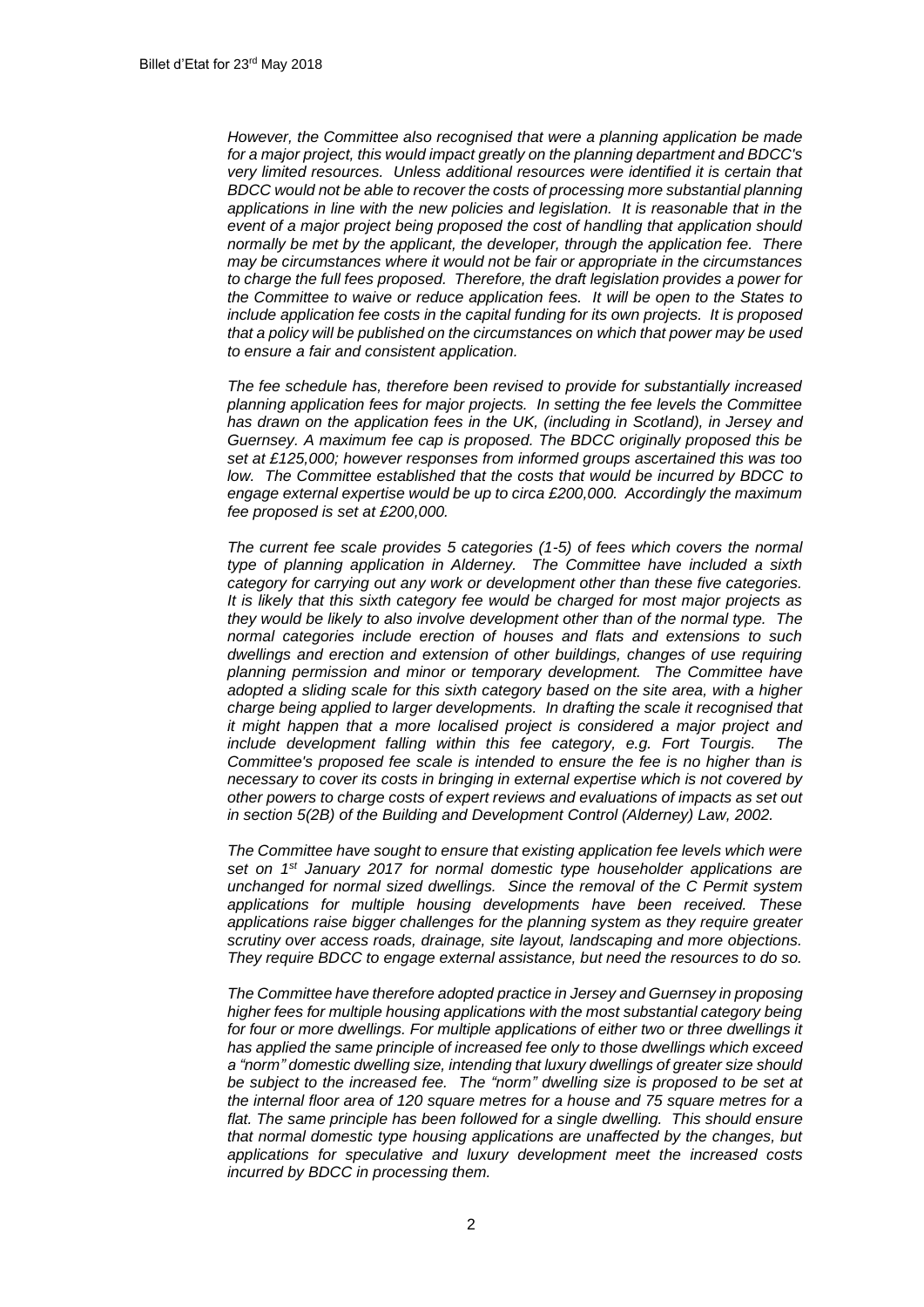*The Committee also proposes changes to applications for new non-domestic buildings over 120 square metres internal floor area and extensions to non-domestic buildings so that the charges are not anomalously out of line with fees proposed for equivalent development in relation to dwellings.* 

*I* would be grateful if you would place this matter before the March meeting of the *States of Alderney with an appropriate proposition.*

*Matt Birmingham, Chairman"*

**The States of Alderney is asked to approve the draft Building and Development Control (Alderney) (Fees) (Amendment) Ordinance, 2018** 

### **Item Il Public Vehicle (Amendment) Regulations, 2018**

**The following letter was received from Mrs Paris, Chairman of the General Services Committee:-**

"The Public Vehicle (Amendment) Regulations 2018 were made by the General Services Committee at its meeting of 24th April 2018, and amend the schedule to the Public Vehicle Regulations, 1986. The regulations are made under the powers vested in the Committee by the Public Highways Ordinance, 1966 (the Ordinance) and come into force on the 11th May 2018.

The 8% increase in the taxi fares reflects the additional costs to the vehicle maintenance and repairs; the increase in fuel costs; the reduction in actual passenger numbers and also took into consideration that the last fare increase was some years ago (2014).

The Ordinance provides that any regulations made under its provisions shall be laid before a meeting of the States as soon as possible and, if at that meeting or at the next subsequent meeting, the States resolve to annul them, they shall cease to have effect without prejudice to anything done under them or to the making of new regulations.

I would be grateful if the Public Vehicle (Amendment) Regulations, 2018 are laid before the next meeting of the States of Alderney with an appropriate proposition.

Mrs N Paris, Chairman

**The States of Alderney is asked to resolve that the "Public Vehicle (Amendment) Regulations, 2018" not be annulled.**

#### **Item III Alderney Marine Management Plan**

**The following letter was received from Mr Dent, Chairman of the Policy and Finance Committee:-**

#### *"Political and Economic Background to the Plan*

*The States of Alderney aspires to manage Alderney's marine area to ensure the long term sustainability of its marine environment and the communities and businesses that rely upon it and in order to enhance the economic well-being of the island and its population.*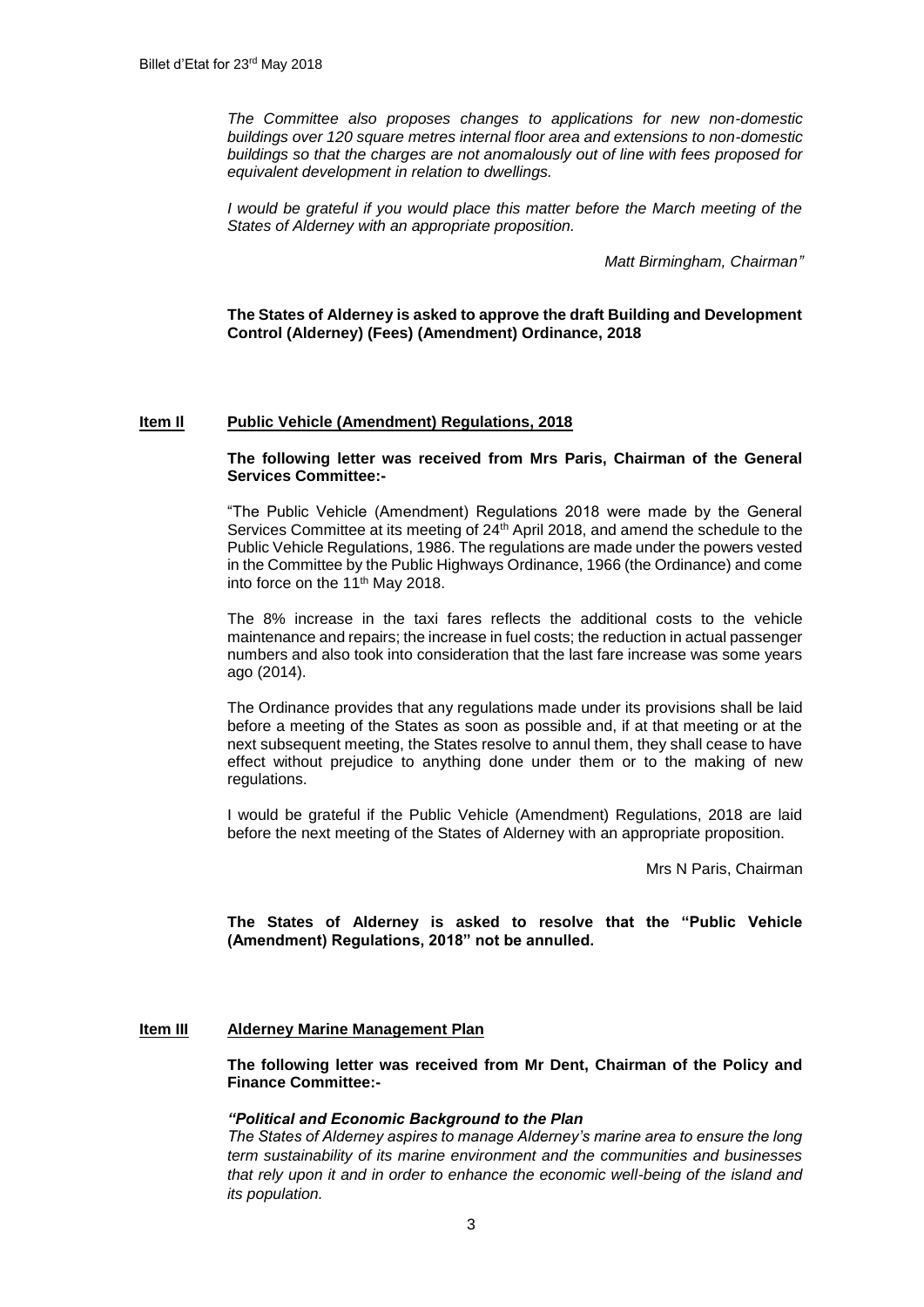*The need for a marine management plan is particularly pressing. This is because Alderney is facing multiple challenges, deriving from: the proposed extension to its territorial sea from 3 to 12 nautical miles; likely changes in fisheries regulations resulting from the UK's exit from the European Union; our ambition to benefit from Alderney's tidal marine renewable resources; and the increasing recognition of the day-to-day demands placed on Alderney's marine resources. All of these, and our clear desire to boost our burgeoning green credentials, require coordinated management.* 

*The extension of Alderney's territorial waters to 12-miles could benefit Alderney's economy enormously. This is because of the valuable fish resources in what should become our new waters. Mindful of this, we have noted the views expressed by Therese Coffey, the UK Undersecretary of State for the Environment during the Environmental Ministers Conference in the Isle of Man, in February earlier this year. During this conference, Ms Coffey stressed both the importance of Marine Master Plans and the support that we will need from the UK in agreeing to the 12-mile extension.* 

*We additionally note the urgency attached to any agreement for a revised 12-mile limit. This is required prior to Brexit in order to prevent the French and others from establishing grandfather fishing rights in the waters surrounding Alderney after the expiry of the London Convention. There is a serious danger that without a timely agreement to extend our territorial waters to 12-miles, we could lose these valuable rights over the fishing grounds close to our shores.*

*We note moreover that, while it is in Guernsey's interest to have a Bailiwick-wide delineation of the waters, the separation of their waters from ours is not at present a high priority in Guernsey.*

### *The Plan to date*

*In order to progress the management of its existing (and potential) marine resources, the SoA commissioned UNEP-WCMC to work with the Alderney community to develop a suitable plan for the management of the marine environment around the island. The Alderney Marine Forum was set up to provide a neutral communication platform, and included representatives from:*

- *Fishmonger/RNLI*
- *Alderney Fishermen's Association*
- *Leisure Anglers*
- *Alderney Sailing Club*
- *Alderney Wildlife Trust*
- *Chamber of Commerce*
- *Visit Alderney*
- *Harbour Office*
- *Alderney Maritime Trust*
- *Alderney Shipping*
- *Alderney Renewable Energy*

*This wide range of stakeholders were able to provide a diverse range of views and ambitions for our marine environment.*

*The Alderney Marine Management Plan (hereinafter "the plan") is intended to be a vehicle to demonstrate to the outside world that the Island's waters can be well* managed. The plan focuses on priorities that can be equally applied to 3 nautical *miles as to 12 nautical miles, and is consequently considered to be future-proofed. With Brexit looming, the Forum members additionally provided their support to the proposed extension of our territorial waters, subject to assurances regarding liability*  for the Hurd Deep (a post-war dumping ground for nuclear and other waste), the *clean-up of other pollution and the management of the Channel shipping lanes.*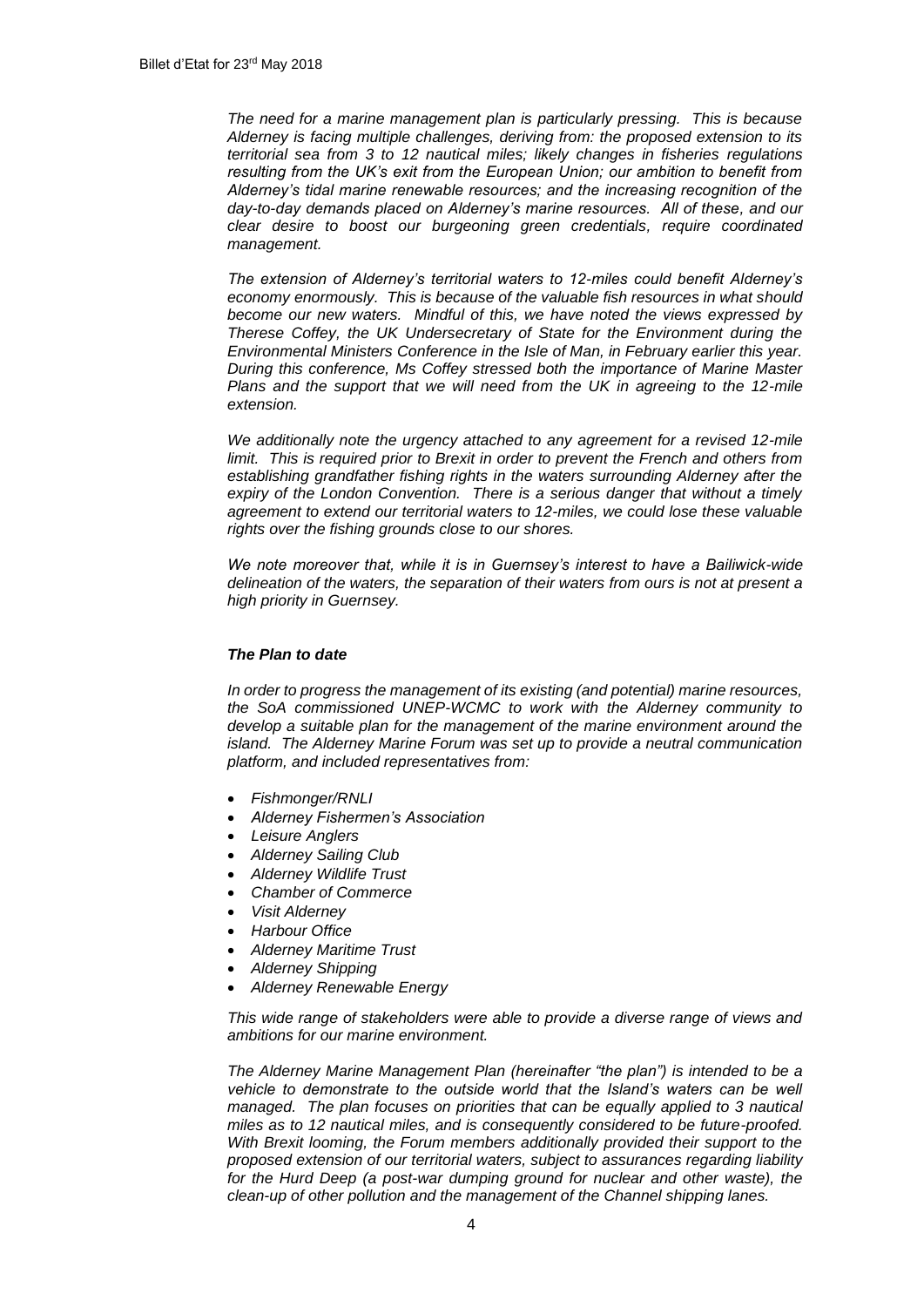*The Alderney Marine Management Plan development process was launched via a media statement and the postal survey to Alderney residents in February 2017. The survey was designed to determine the public attitude to, engagement with, and ambitions for the waters around Alderney. The survey was complimented by oneon-one interviews with key stakeholders who were either reliant upon, or are actively engaged in, the current management of our waters. The one-on-one interviews were videoed-taped and edited into a short film to ensure the views of all interviewees were transparent and available to all other stakeholders and the public. The film was launched at a community meeting on 11th July 2017 at which the wider community were invited to discuss the management of Alderney's waters. The film also provided an important focus for discussion of the management priorities for Alderney's waters.*

*The priorities now set out include new opportunities such as potentially linking with other island marine plans. There is also the opportunity to look further forward into the future with the potential for encouraging a younger population to consider moving to the island through developing maritime activities based around lifestyle choices i.e. developing maritime leisure activities. It is envisaged that the plan will be an economic and environmental blue print for the island.* 

*It is clear from the results of the consultation that there is considerable support for the enhanced management and protection of Alderney's marine and coastal environment and that its effective management is central to the island's economy and social well-being. The plan highlights specific and targeted measures, supported by key marine stakeholders and the wider community, to support the delivery of these outcomes. A key theme drawn from the community engagement strategy is, however, the longer-term need to professionalise marine management and place this issue on the same footing as land-use planning and management.*

*Following the publication of this first stage of the plan, forum members have agreed to continue their support, and have agreed to meet on a twice annual basis in order to champion it and ensure priorities are progressed by relevant individuals and organisations in both the private and public sectors. This includes continuing to liaise with relevant States of Alderney departments or political representatives.* 

*In order to support the implementation of the Alderney Marine Management Plan, and in so doing unlock social and economic benefits, the Policy and Finance Committee resolved at its meeting of the 10th April to:*

- *a) Designate Alderney's marine area as a "Locally Managed Marine Area";*
- *b) Invite the Alderney Marine Forum to report on progress against the Marine Plan priorities on an annual basis and request a States member to be given a place on the Forum;*
- *c) Provide an overall budget of £25,000 from the Economic Development Fund for Marine initiatives subject to approval by P&F, while at the same time progressing as much as is practical through community support so that there is minimal need for actual expenditure; and*
- *d) Provide a commitment from the States of Alderney to progress the priorities set out in the plan which are relevant to government services (extension of territorial seas, infrastructure and facilities improvements, support and enhance tourism, transport links and waste management).*

*I* would be grateful if you would place these recommendations before the next *meeting of the States of Alderney for their confirmation.*

*James Dent, Chairman*

**The States of Alderney is asked to note the current state of the Alderney Marine Management Plan and to endorse the Policy and Finance Committee recommendations to:-**